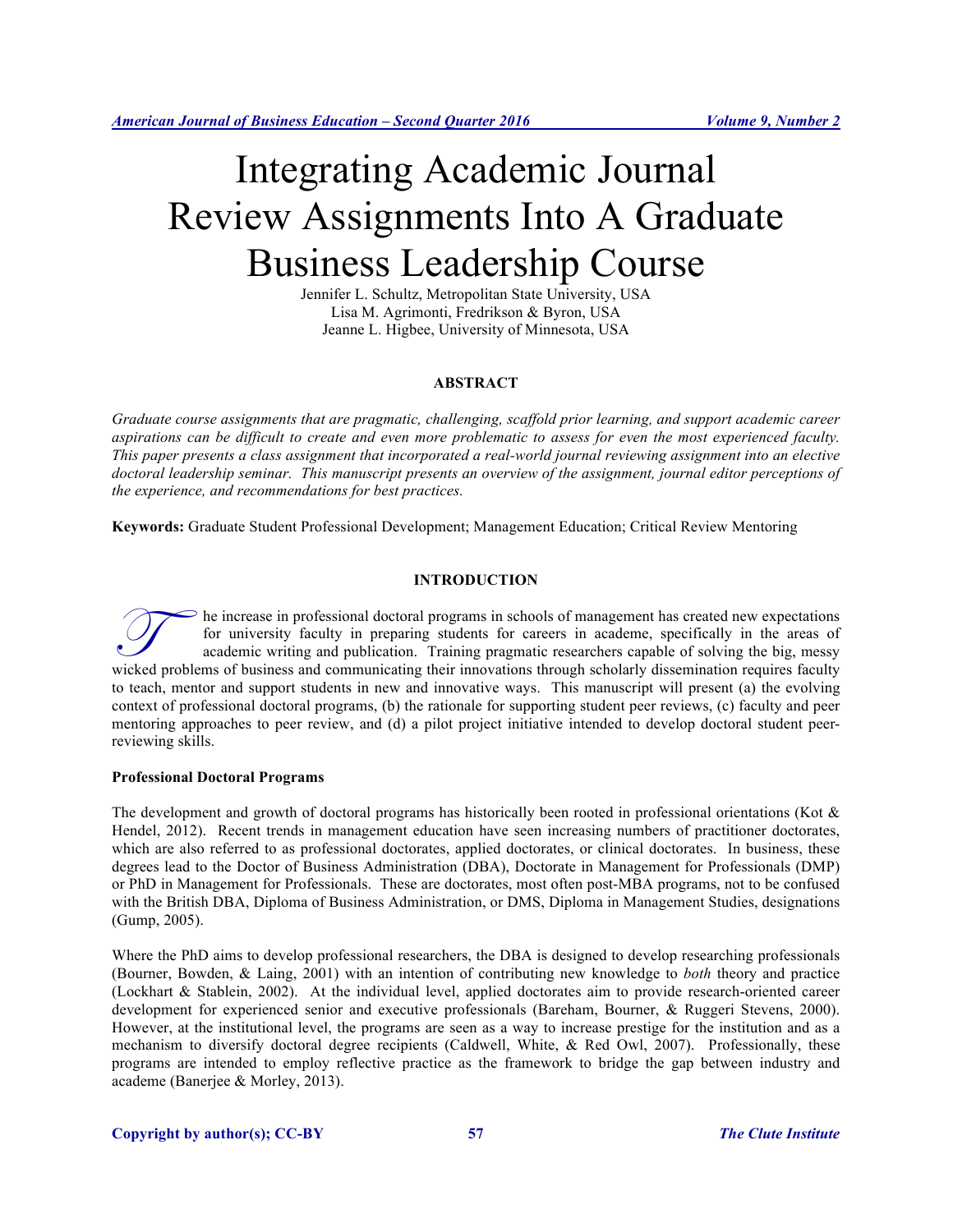According to Bareham, Bourner, Ruggeri Stevens and (2000), there is reasonable consensus that the applied doctorate in business is a research-based program that is aimed at developing the students' capacity to apply theory and research to management practice (p. 15). The capstone research project results in organizational change and provides a significant original contribution to the field (Lester, 2004). DBA programs are often completed part-time by full-time senior managers or executives, using a cohort or communities of learner's model to support scholarpractitioner development (Fenge, 2009).

There is a natural tension between creation of new knowledge (theory and research) and learning outcomes at the graduate student level (Boud & Lee, 2005) that supports practitioner-scholar development. Creating opportunities and a variety of ways for students to develop and demonstrate their learning in the classroom can help bridge the theory-to-practice gap.

#### **Doctoral Student Publishing**

Publishing rates for dissertations and during doctoral study are low (Lee & Kamler, 2008). Current models of student support for publication are scant, intermittent, improvised or absent (Lee & Kamler, 2008; Maher, Timmerman, Feldon, & Strickland, 2013), yet students supported by faculty or at institutions with a clear postgraduate publication policy have higher publication rates (Dinham & Scott, 2001). Doctoral programs need to provide strategical support for a more inclusive orientation towards peer-reviewed publication.

That said, strategies such as offering courses to mentor writing for publication (Jalongo, Boyer, & Ebbeck, 2014; Mandell, Shalan, Stalker, & Caragata, 2015), beginning scholarly publication instruction early (Mizzi, 2014) and sustaining it throughout the academic program, introducing class assignments that align with publication expectations, providing opportunities for peer and instructor review of assignments (Belcher, 2009), writing retreats (Singh, 2012) and writing circles (Lassigm Dillon, & Diezmann, 2013; Plakhotnik & Rocco, 2012) will all promote student writing for academic publication. According to Lovitts (2008), doctoral students who publish their work have improved graduation rates and exhibit attributes that help them professionally. These attributes include (a) analytical, practical, and creative intelligence; (b) formal and informal ways of knowing; and (c), intrinsic and extrinsic motivation. Writing for publication needs to be embedded and supported in doctoral curricula (Lee & Kamler, 2008).

## **Development of Student Proficiency**

In some ways, faculty are providing realistic job previews to graduate students when they design opportunities for students to take on pragmatic academic assignments. This approach provides a platform for developing the skills needed to be successful in the academic environment (Lechuga, 2011). Peer review is an important tool for student writers (Chittum & Bryant, 2014) that can connect them with a network that supports socialization in becoming a researcher (Lee & Kamler, 2008). Creating environments that move students from being a student peer to research peer through peer reviewer opportunities in an area in which they are developing expertise helps build their selfefficacy as writers, scholars, and doctoral students.

Doctoral students often know little about the refereed publication process, yet getting published is a significant and important aspect to entering their professions (Cheung, 2010). Peer review can be an important aspect in furthering new knowledge; however doctoral students usually have little or no training in peer-review skills and limited or no experience as a reviewer (Lovejoy, Revenson, & France, 2011). Yet research shows that peer mentoring in the form of peer review enhances writing skill development (Badger, 2010) and students can improve their own research and writing skills when (through peer review) they are able to identify good and possibly not so good academic work (McCutchen, 1991).

The research process should not be done in isolation (Lee & Boud, 2003). It is clear that most doctoral students need help with academic writing (Collins, 2015; Nolan & Rocco, 2009), developing conference proposals (Jalongo, 2013), writing collaboration, and critiquing peers (Cotterall, 2011). Learning from and with peers and participating in research discourse and publication practices are developmental practices in professional socialization for students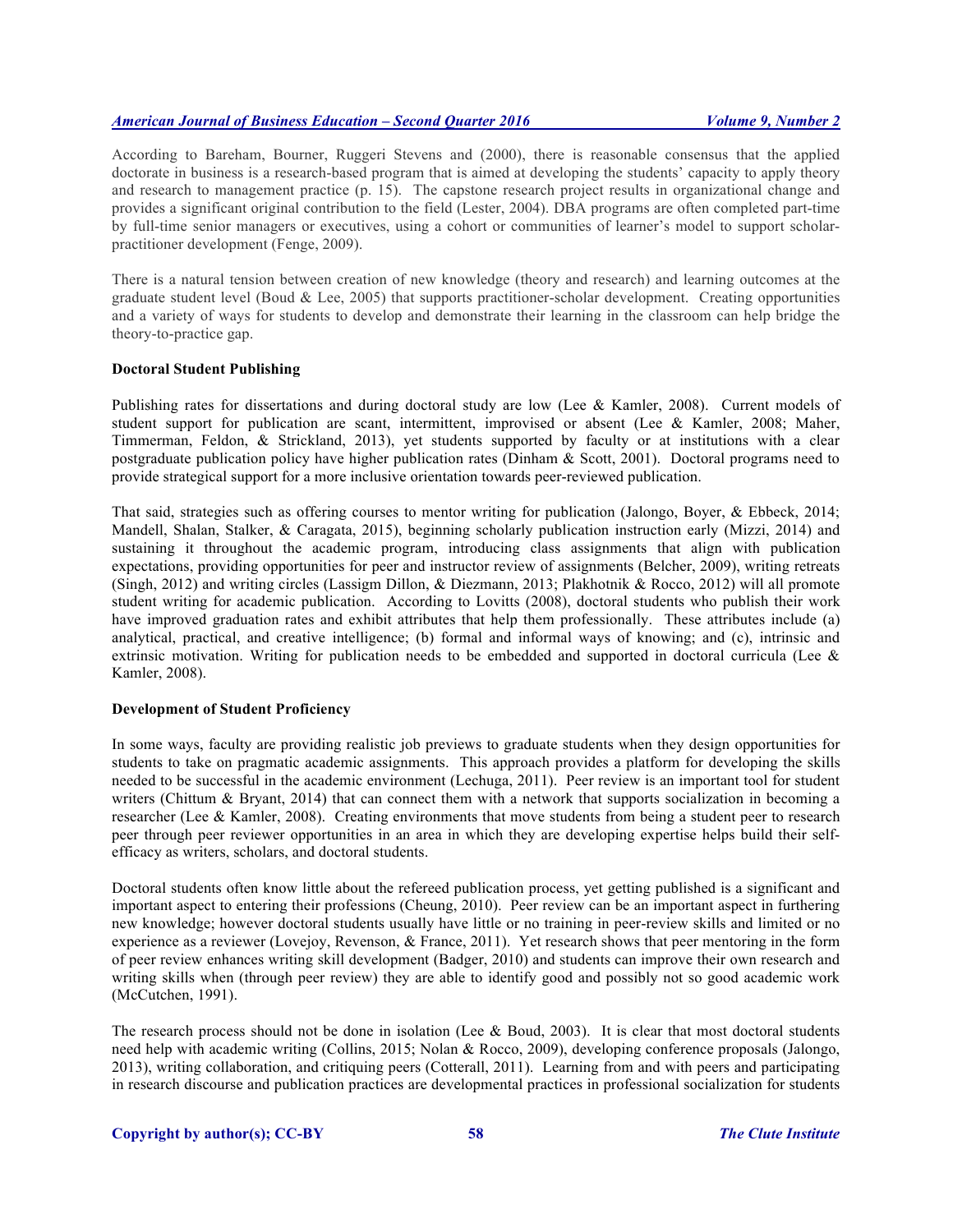(Boud & Lee, 2005). Lee and Boud (2003) asserted that the development of research skills that lead to publication is rooted in writing support.

Writing groups have gained popularity and have been used successfully to assist both students and faculty in overcoming their fears and developing research and writing skills (Aitchison, 2009; Cuthbert & Spark, 2008; Lee & Boud, 2003; Maher, Seaton, McMullen, Fitzgerald, Otsuji, & Lee, 2008). Research supports that writing groups can play a significant role in creating engaged student scholars (Lee & Boud, 2003). In writing groups, where giving and receiving feedback is at the center of the pedagogical practice and learning to critique develops writing skills, the interaction and interrelation of members create the learning before, during, and after the writing happens (Aitchison, 2009). Peer review is an important aspect in specialization and the validation of new knowledge—an academic "trial by jury" (McCutchen, 1991, p. 28). Student peer review is another way to develop research skills and cross the divide from student to scholar and build an identity as an academic (Maher et al., 2008).

## **Faculty and Mentoring**

Receiving mentoring in developing writing skills, mastering professional publication style guidelines, and preparing manuscripts (including those based on theses, capstone projects, and dissertations) is a high priority for many graduate students (Duranczyk, Franko, Osifuye, Barton, & Higbee, 2015). Doctoral students are traditionally advised when working on dissertations, but more long-term mentoring initiatives from point of enrollment to degree completion and beyond can be a significant factor in improving outcomes related to expanded personal and professional networks, academic development, and creating a foundation for success in their profession (Holley & Caldwell, 2012; Mizzi, 2014). Graduate students report that relationships (formal and informal) with faculty are significant and critical to their educational experiences, aiding in socialization to the professoriate. Meanwhile, faculty benefit from mentoring relationships through increased productivity (Lechuga, 2011).

Many faculties have networks to introduce students to professional organizations that could be venues for publication (Cheung, 2010), but mentoring students can often fall short due to faculty time and skill limitations (Moak & Walker, 2014). Students report meaningful learning as a result of mentorship, yet faculty undervalue its significance (Linden, Ohlin, & Broden, 2013). Mentoring can be particularly beneficial for professional and organizational socialization (Linden, Ohlin, & Broden, 2013). Mentoring students in peer reviewing benefits the student and the profession.

## **Peer Reviewing**

Reviewing can be an intellectually engaging task (Lovejoy, Revenson, & France, 2011). Students are often underprepared for writing at the graduate level (Moak & Walker, 2014) and need support throughout the publication process (including peer review) to improve their publication prospects (Cuthbert & Spark, 2008). Reading journal articles is a good first step toward publication, providing an understanding of writing style, publication topics, and readership interests (Cheung, 2010). Interacting with authors and journal editors has legitimate rewards for learners (Doran, Somerville, Harlem-Siegel, & Steele, 2014; McCutchen, 1991).

#### **Implementing a Peer-Review Assignment**

In summer 2014, students enrolled in DBA755: Topics in Business Leadership, a doctoral business administration seminar at a mid-sized public teaching university in the Midwestern region of the United States were assigned a selfdirected peer-review assignment as part of the class assessments. For the assignment, students had the opportunity to develop a peer-review project where they were asked to "REVIEW: Read, reflect, summarize, and/or analyze academic manuscripts. Develop critical thinking skills related to leadership and leadership development." Students were encouraged to review for professional conferences, books, journals, or select another peer-reviewing assignment that met their academic needs. Of these options, learning to critique a journal article can provide a much more sophisticated and comprehensive set of analytical and communication skills. Students chose the venue for their assignment and then had the opportunity to decide how much the assignment would be weighted in the calculation of their final course grade. As a precursor to the assignment, the faculty member required out-of-class reading and then covered the topic as part of a class lecture.

#### **Copyright by author(s); CC-BY 59** *The Clute Institute*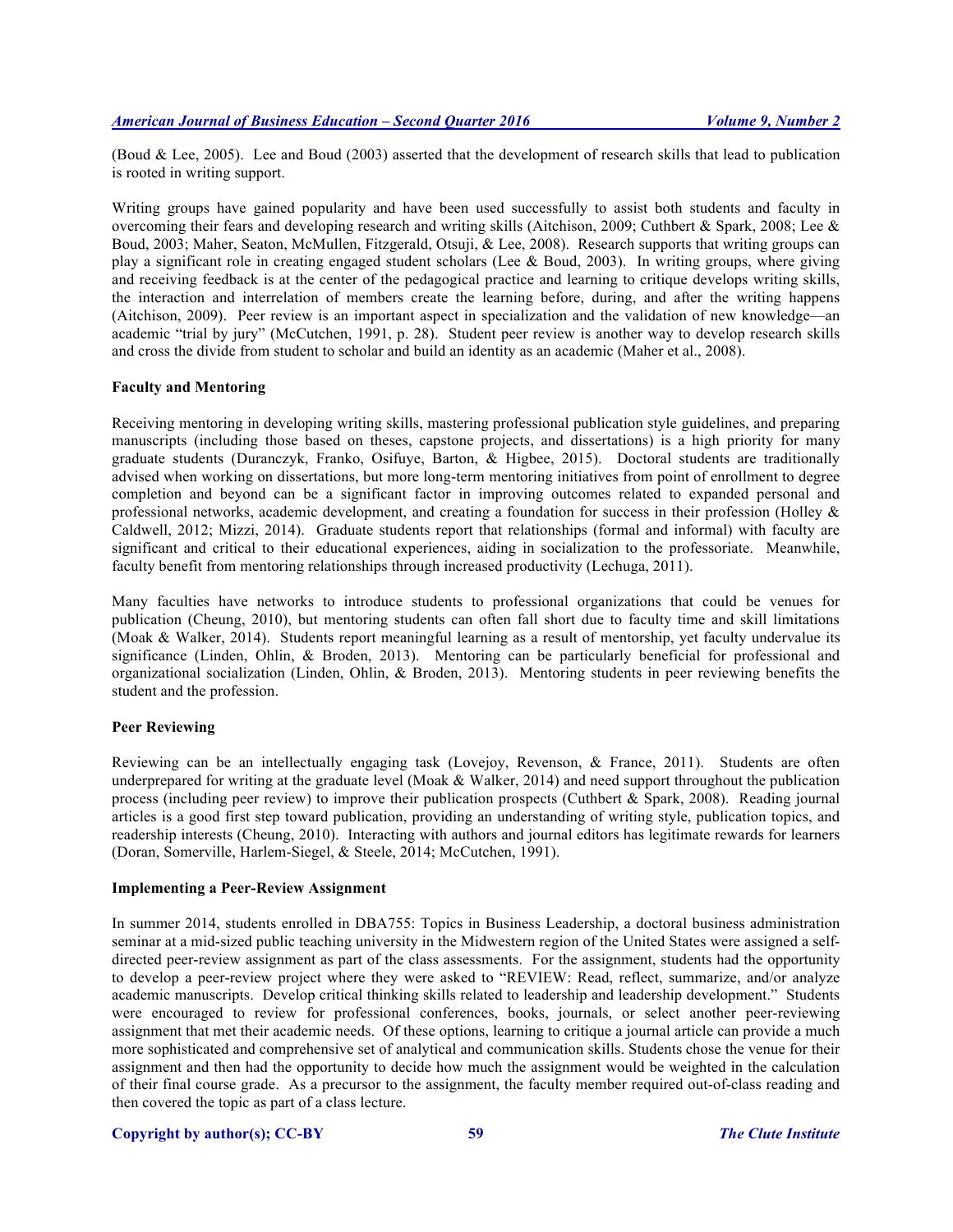Of the four students enrolled in the course, one student chose to complete the assignment by reviewing for an academic journal. The journal editor was asked to reflect on her experiences with the assignment and provide recommendations for faculty who might consider using this type of assignment in their own work.

## **Course Context**

DBA755 is an elective offered in the third and final year of a 52-credit, post-MBA degree. The program is for experienced business professionals to prepare them for careers in business management, postsecondary teaching, and management consulting. The coursework and research project are intended to (a) support knowledge of management and research, (b) develop managerial skills, and (c) strengthen research and analytical skills.

## **Course Details**

The course description for DBA755: Topics in Business Leadership provided in the course syllabus reads as follows:

This course is an integrated multi-disciplinary inquiry seminar of the critical problems facing the pragmatic and academic nature of leadership theory and practice. The broad scope of this course explores the impact of leadership theory, research and practice on individual, group, and organization outcomes. This course focuses on emerging and applied research and theory in leadership.

The course learning outcomes listed in the syllabus were:

- Understand the complex systems nature of leadership theory, research and practice. Be able to describe and evaluate the roles of theory, practice, and research in the leadership discipline.
- Gain a pragmatic understanding of the differing perspectives on leadership as a framework for further research. Evaluate and integrate the multiple ways of knowing.
- Identify and reflect on relevant gaps in academic and practical leadership research. Create an original work that may include a review, analysis, discussion or recommendations for further research.
- Read, reflect, summarize, and/or analyze academic manuscripts. Develop critical thinking skills related to leadership and leadership development.

Students were asked to read and be prepared to discuss Schwab (1985), Romanelli (1996), and Leblebici (1996) prior to the class period that covered peer-review skills and expectations. Class time was spent covering (a) what is reviewed, (b) why reviewing is needed in the academy, (c) personal developmental benefits to peer reviewing, (d) good and bad reviewing practices, and (e) evaluation criteria guidelines.

#### **Assignment Description**

The foundation for this course assignment is constructivist scholarship, where learning is considered an active process; knowledge is personal and is constructed, not discovered; and learners need meaningful, unrestricted, challenging and stimulating problems (Fox, 2001). The assignment leveraged the theoretical frames of Kolb (1984) through creating a new learning experience for students and an opportunity for reflective practice and application of this learning. Knowles' (1984) adult learning theory was also explicit in the assignment through problem-centered assignment design, relevance, and active student involvement in learning.

# **First-Person Account Provided by the Journal Editor**

It can be difficult to identify strong reviewers who have extensive content knowledge, can determine the strengths and limitations of different research methods, understand statistical analyses, and are willing to commit the time to doing more than a cursory reading and provide feedback. From my own experience as a journal, book, and

#### **Copyright by author(s); CC-BY 60** *The Clute Institute*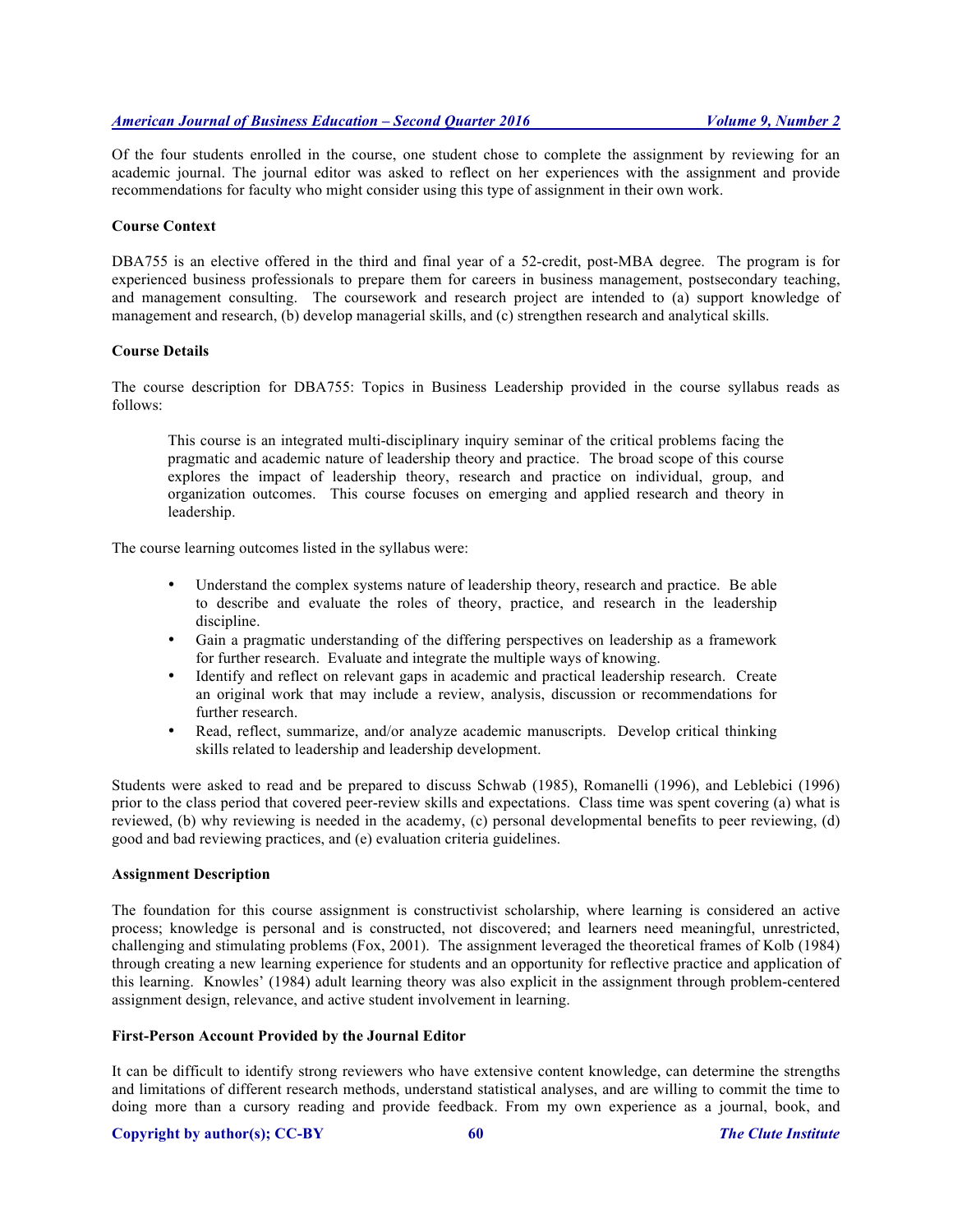monograph series editor over the past 25 years, I am well aware that some faculty volunteer to serve on editorial boards in order to boost their curriculum vitae or pad the professional service section of their annual activity report, but fail to meet deadlines or never return the review at all or provide feedback that is neither correct nor helpful. Editors are sometimes placed in awkward positions because one reviewer will praise a manuscript and recommend to accept it while another adamantly votes to reject it. Often this discrepancy is due to the knowledge and time on task that each reviewer commits to the work. Thus, I was pleased to participate in this pilot project because there are few opportunities to mentor graduate students in the science and art of manuscript review. I fully recognize the benefits for editors and publishers as well as for the participating students.

For this pilot project the faculty member contacted me well in advance of the beginning of the semester to determine whether I was willing to serve as a mentor and provided a copy of the course syllabus. An additional factor that influenced my decision to participate was the required pre-reading for this assignment. I realized that any students involved would be well informed about professional practice and ethics. It is important to note that these students are involved in a post-master's program, and thus already have academic credentials that are comparable to those of some faculty and student development professionals who serve on editorial boards.

I also noted in the syllabus that the faculty member allowed a reasonable amount of time between deadlines so that the student would have the same amount of time to complete a meaningful review as the members of the editorial board. The *Journal of College Teaching and Learning*, published by The Clute Institute, allows 8 weeks from date of submission to provision of initial feedback to the author(s) for the editorial process. I generally ask that reviews be completed within 4 weeks of when I assign them and send them to the reviewers. In this case the faculty member serves on the journal's editorial board, and was thus already aware of the typical turn-around time expected. However, in most instances this would be the kind of information that the faculty member would want to ascertain from the editor prior to giving students the assignment. There needs to be ongoing communication between the faculty member and the journal editor.

The faculty member introduced me to the student via e-mail. From that point forward it was the student's responsibility to communicate with me directly. I considered that imperative. The faculty member and editor both need to be comfortable with the possibility that the student will not complete the assignment. For that reason I added the student as a third reviewer rather than in lieu of one of the two reviewers I would typically assign to the manuscript.

After the initial introductions, I asked the student about her areas of professional interest. This was an open-ended query, not a list of choices. I wanted to know how the student would describe her expertise. Upon receipt of the student's response, I provided the title of a possible manuscript for review in order to determine whether the student was comfortable with the specific topic. One advantage of using a publication like the *Journal of College Teaching and Learning* for this assignment is that at any given time there are likely to be papers submitted for review that do not require specific or extensive disciplinary content knowledge because the real focus of the paper is application of theoretical concepts to pedagogy and academic support. We receive submissions from faculty from a wide range of institutions, programs, and academic disciplines, but whether the topic is related to astronomy, engineering, education, leisure studies, business management, psychology, student services, and so on, it has some meaning for the general readership of the journal, and thus for the reviewers as well.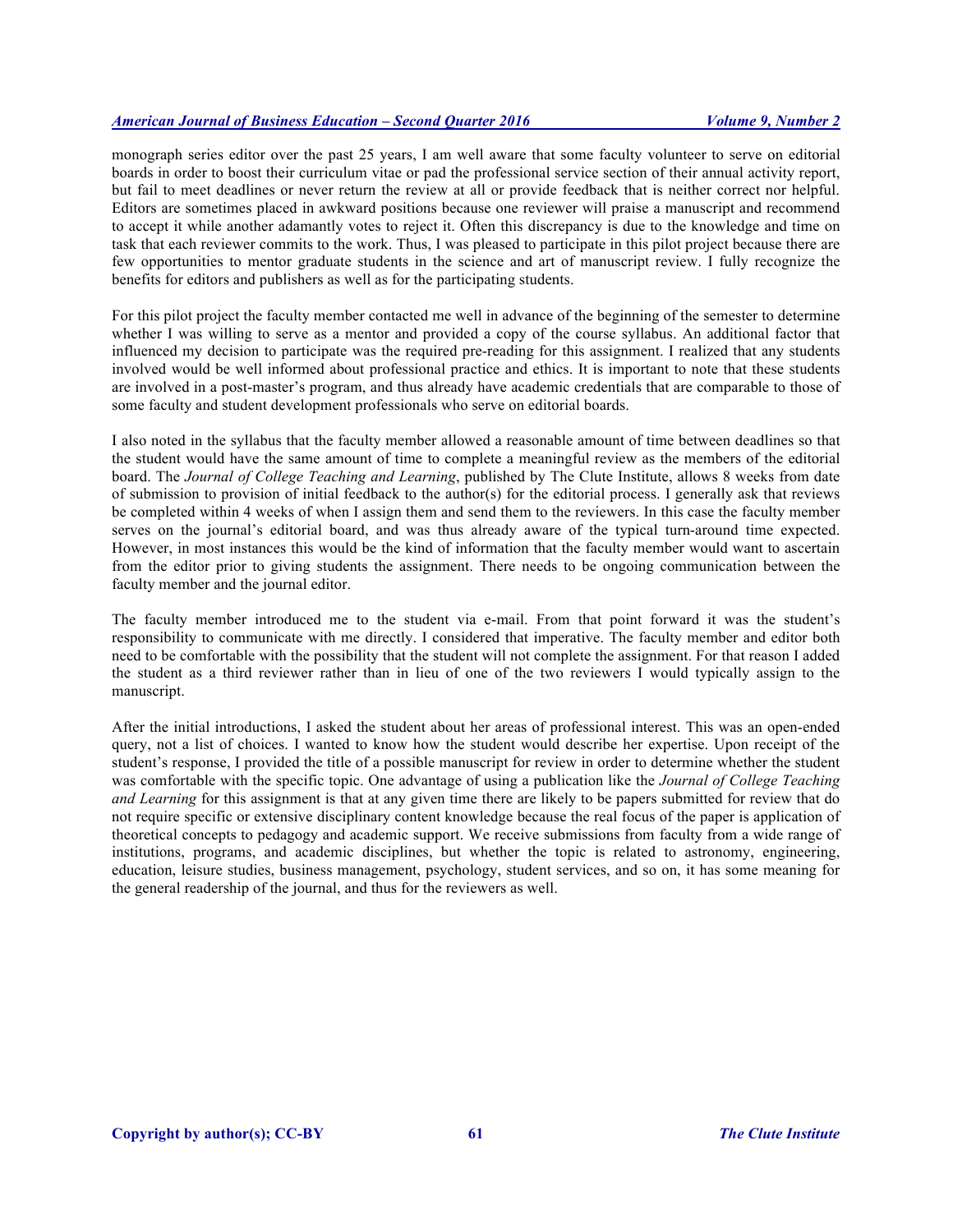I provided the student with the following guidelines for the review:

Attached is the article with the author's identifying information removed. I would appreciate it if you would provide responses to the following questions:

- Is the topic appropriate for the *Journal of College Teaching and Learning*? (Personal note: The scope of this journal is so broad that almost everything is.)
- Is the topic timely?
- Does the manuscript make a contribution to current knowledge and/or extend knowledge?
- Is the research methodology appropriate (if applicable)?<br>• Is the writing style clear and appropriate for a profession
- Is the writing style clear and appropriate for a professional article?
- Do you have any recommendations to improve the manuscript?
- Would you recommend (a) accept, (b) accept pending minor revisions, (c) revise and resubmit, or (d) reject (and why if d)

I also welcome comments and/or tracked changes on the manuscript itself, but this is not necessary. You need not concern yourself with APA style issues - I take care of following up on those. (Personal communication, July 28, 2014)

The quality of the student's analysis and feedback for the author vastly exceeded my expectations. Her review was meaningful and thorough while also being concise. I quoted the student reviewer in my message to the author. I shared portions of that message with the student so that she would know that she had made a significant contribution to the review. It was not until this point that I realized that participating as a resource for assignments of this nature could provide a candidate pool for future reviewers, with foreknowledge of those who would be effective and reliable.

I realize that simulations could be provided for this assignment in lieu of a real-time review of a submitted manuscript, but I believe that true involvement in the review process provides a heightened source of motivation for the student participants and makes a contribution to the profession as well. On the other hand, I think that one way to enhance this assignment might be to provide a simulation assignment first and have students engage in smallgroup discussion of their reviews while also providing instructor feedback. It is unfortunate that editors seldom have the opportunity to provide similar professional development for editorial board members.

## **DISCUSSION**

Creating assignments for graduate students that are interesting, pragmatic and rigorous is challenging. This pilot assignment was an attempt to do that for doctoral students in an elective business leadership course with success reported from the journal editor and student. That said, not all faculty make good mentors (Moak & Walker, 2014) and business faculty in particular may not prove to be successful at mentoring students for publication. Schools of management house rather diverse academic disciplines (from finance and accounting to business law and technology) and at the graduate level often work with students outside of their areas of specialization. In addition, the diverse disciplines have significantly different publication venues and expectations. For example, accounting faculty often publish in professional trade journals while management faculty aim for peer-reviewed dissemination of their work in highly-ranked academic journals. The road to publication is very different across fields and can prove to be a barrier for faculty intending to support student publication aspirations. In addition, faculty who do not publish in peer-reviewed venues may be uncomfortable coordinating this type of class assignment. This is an area identified for further investigation.

Faculty demands, support and rewards can also hinder mentoring students for publication. Reviewing is expected of management scholars as service to their profession, yet it holds little reward in the tenure, promotion, and merit systems of our institutions. Good reviewing is important to maintain the quality of our journals, yet this can be an exhausting and time-consuming duty with strict and aggressive deadlines that do not always accommodate the reality of the faculty job responsibilities and academic calendars. The increasing pressure to teach more classes with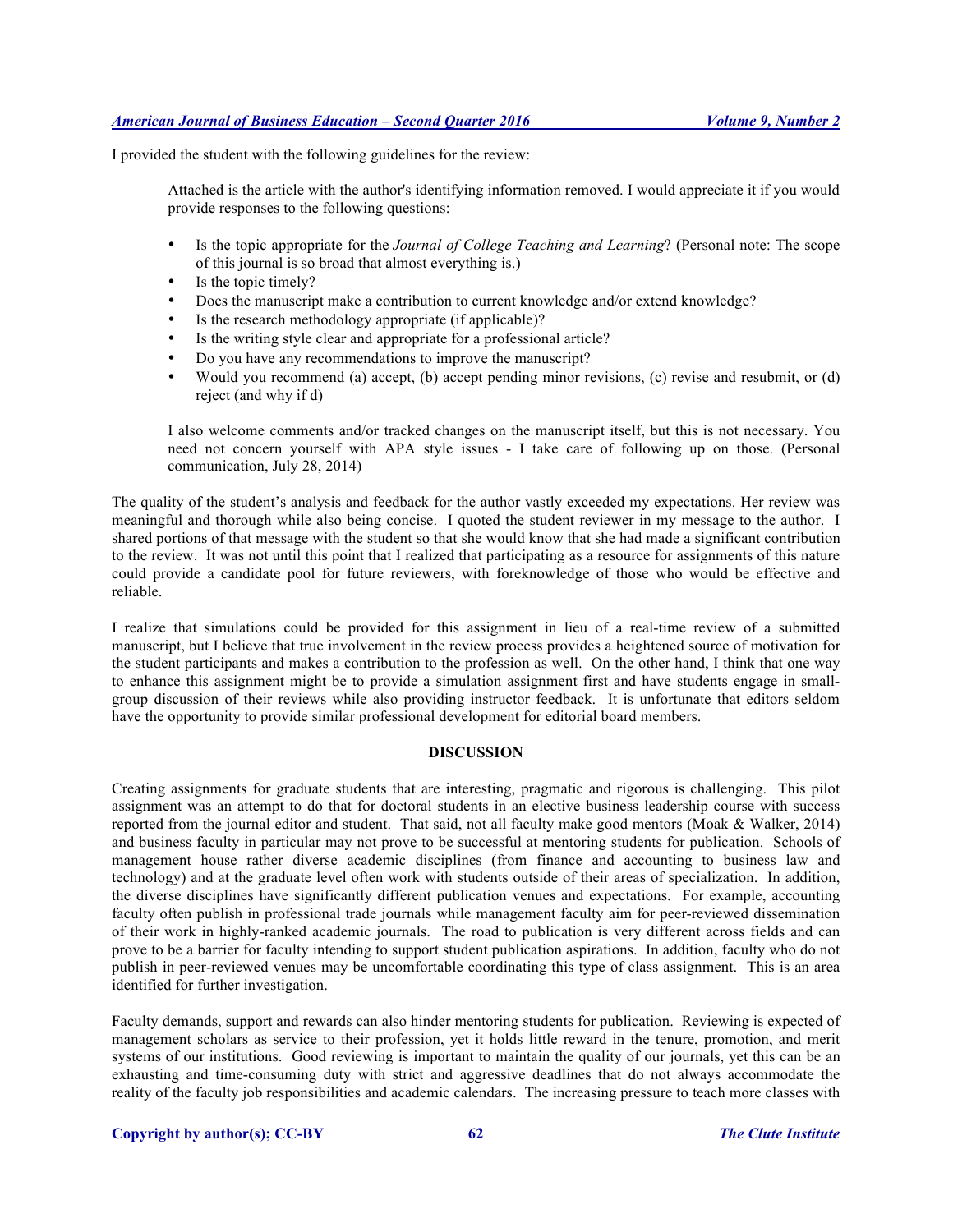larger enrollments and added administrative and service responsibilities at all levels compete for faculty time and create a paradigm for avoiding professional reviewing responsibilities.

Student interest and ability should be considered before embarking on this type of assignment. Some learners have no interest in peer reviewing. Career goals and intentions vary greatly at the graduate level, with many students in graduate management programs preparing for careers in consulting executive management roles where publication and peer-reviewing skills are not needed. Students who are interested in reviewing must understand best practices for reviewing and be willing to undertake this type of obligation because poor outcomes can negatively impact the student, faculty member, program reputation, and journal editor.

This assignment requires pre-planning and formalized relationships with journal editors, textbook companies, or professional conference track chairs. In order for this type of assignment to be successful, the faculty member must have existing relationships with professional associations, journal editors or other contacts for situations that require peer review. These relationships are difficult to form during the teaching term without previous contact and should be solidified before this type of task is expected from learners.

It is clear that faculty, editors and students benefit from journal peer reviewing, and reviewing is a natural developmental step to supporting publication. Additional investigation on ways to incorporate and encourage reviewing in graduate classrooms should be explored.

## **CONCLUSION**

Peer-review learning assignments meet the increasing pressures on institutions to make their graduate and professional students visible, support student research for publication, assist students in understanding the audience for their work, build self-efficacy in research writing, and initiate an ethic of service to the profession. The challenge for faculty teaching in practitioner doctoral programs is to sustain relevance and engagement with practice while supporting traditional teaching and research models—all of which can be addressed in an academic journal peer-reviewing assignment. Students want real-world assignments and learning that are relevant and challenging. Peer reviewing helps students improve their own writing and research and can support publication skills. In short, the type of assignment outlined in this article can play an important role in promoting academic publication skills, expectations and outcomes for doctoral students.

## **AUTHOR BIOGRAPHIES**

**Jennifer L. Schultz** is an Associate Professor in Human Resource Management (HRM) for The College of Management at Metropolitan State University in Minneapolis, Minnesota. She serves as the Curriculum Coordinator for the undergraduate HRM program and teaches graduate and undergraduate courses in leadership, management and HRM.

**Lisa Agrimonti** is a Shareholder in the Energy Division of Fredrikson & Byron, P.A. where she specializes in public utility regulation, laws and property rights. She has been awarded Minnesota Super Lawyers Rising Star honor. She is a doctoral candidate at Metropolitan State University in Business Administration.

**Jeanne L. Higbee** recently retired from the Department of Postsecondary Teaching and Learning faculty in the College of Education and Human Development at the University of Minnesota, Twin Cities. Jeanne has served on a wide array of editorial boards and is currently the editor of The Clute Institute's *Journal of College Teaching and Learning.*

#### **REFERENCES**

Aitchison, C. (2009). Writing groups for doctoral education. *Studies in Higher Education, 34,* 905-916. Badger, K. (2010). Peer teaching and review: A model for writing development and knowledge synthesis. *Social Work Education, 29*(1), 6-17. doi:10.1080/02615470902810850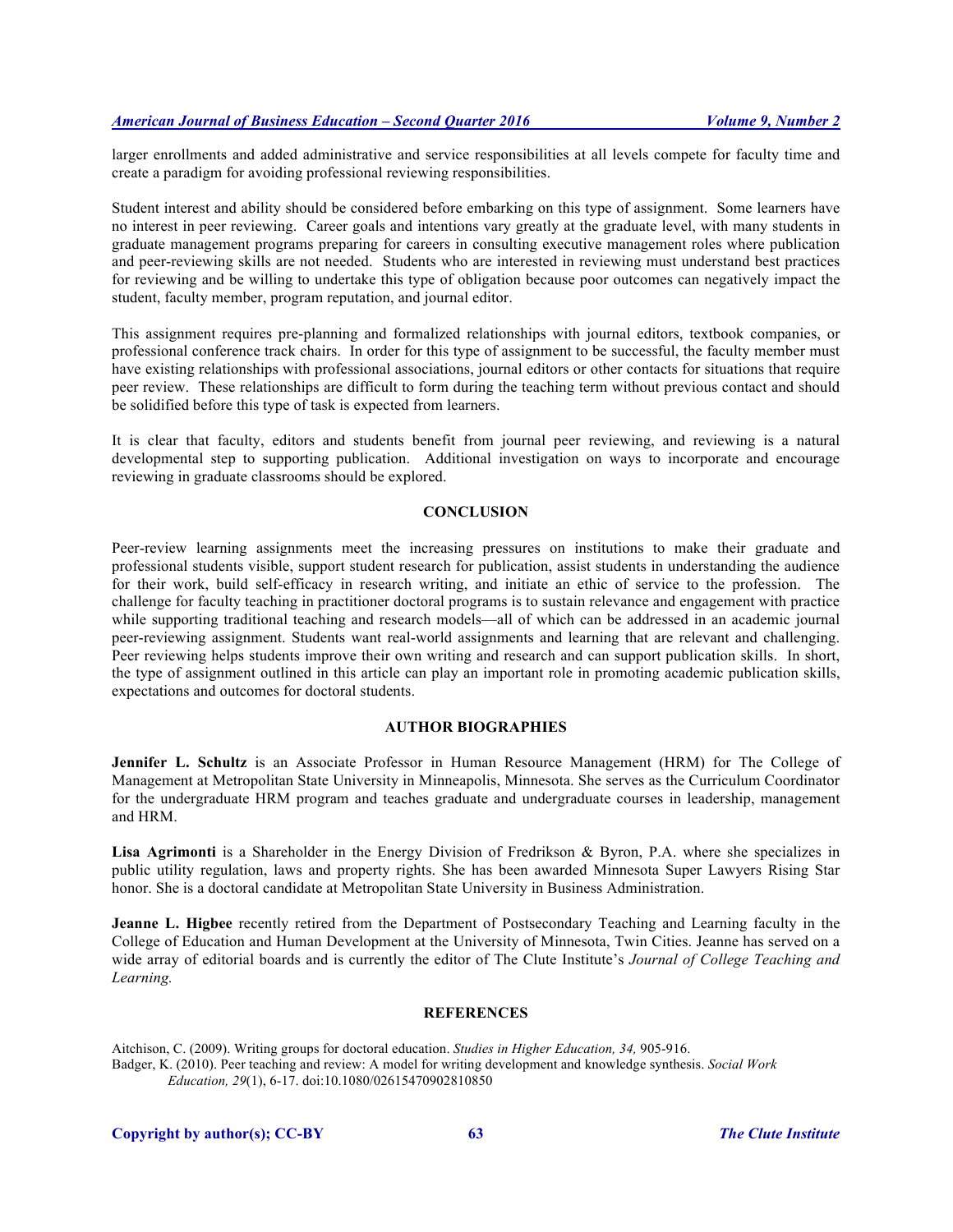Banerjee, S., & Morley, C. (2013). Professional doctorates in management: Toward a practice-based approach to doctoral education. *Academy of Management Learning & Education, 12*(2), 173-193. doi:10.5465/amle.2012.0159

- Bareham, J., Bourner, T., & Ruggeri Stevens, G. (2000). The DBA: What is it for?' *Career Development Internationa*l*, 5*(7), 394- 403.
- Belcher, W. L. (2009). Reflections on ten years of teaching writing for publication to graduate students and junior faculty. *Journal of Scholarly Publishing, 40*(2), 184-200. doi:10.3138/jsp.40.2.184
- Boud, D., & Lee, A. (2005). "Peer learning" as pedagogic discourse for research education. *Studies in Higher Education, 30*(5), 501-516. doi:10.1080/03075070500249138
- Bourner, T., Bowden, R., & Laing, S. (2001). Professional doctorates in England. *Studies in Higher Education*, *26*(1), 65-83.
- Bourner, T., Ruggeri Stevens, G., & Bareham, J. (2000). The DBA: Form and unction. *Education + Training, 42*(9), 481-495.
- Caldwell, C., White, H., & Red Owl, R. H. (2007). The case for creating a DBA program—A virtue-based opportunity for universities. *Journal of Academic Ethics, 5*(2/4), 179-188. doi:10.1007/s10805-007-9030-z
- Cheung, Y. L. (2010). First publications in refereed English journals: Difficulties, coping strategies, and recommendations for student training. *Systems, 38,* 134-141.
- Chittum, J. R., & Bryant, L. H. (2014). Reviewing to learn: Graduate student participation in the professional peer-review process to improve academic writing skills. *International Journal of Teaching and Learning in Higher Education, 26*(3), 473- 484.
- Collins, J. C. (2015). Writing for publication while in graduate school: An accessible reality. *New Horizons in Adult Education & Human Resource Development, 27*(1), 51-55. doi:10.1002/nha3.20094
- Cotterall, S. (2011). Doctoral students' writing: Where's the pedagogy? *Teaching in Higher Education, 16*(4), 413-425. doi:10.1080/13562517.2011.560381
- Cuthbert, D., & Spark, C. (2008). Getting a GRiP: Examining the outcomes of a pilot program to support graduate research students in writing for publication. *Studies in Higher Education, 33*(1), 77-88.
- Dinham, S., & Scott, C. (2001). The experience of disseminating results of doctoral research. *Journal of Further and Higher Education, 24*(1), 45-55.
- Doran, J. M., Somerville, W., Harlem-Siegel, J., & Steele, H. (2014). The more you know: The impact of publication and peerreview experience on psychology graduate students. *Teaching of Psychology, 41*(2), 122-129.
- Duranczyk, I. M., Franko, J., Osifuye, S., Barton, A., & Higbee, J. L. (2015). Creating a model for graduate student inclusion and success. *Critical Issues in Education Research, 8*(3), 147-157.
- Fenge, L. A. (2009). Professional doctorates—A better route for researching professionals? *Social Work in Education, 28,* 165- 176.
- Fox, R. (2001). Constructivism examined. *Oxford Review of Education, 27*(1), 23-35. doi:10.1080/3054980020030583
- Gump, S. E. (2005). Examining the other DBA: The role of diploma programs in graduate business education in the United Kingdom. *International Education, 34*(2), 5-16.
- Holley, K. A., & Caldwell, M. L. (2012). The challenges of designing and implementing a doctoral student mentoring program. *Innovative Higher Education, 37*(3), 243-253.
- Jalongo, M. (2013). Getting on the conference program and writing a practical article: Templates for success. *Early Childhood Education Journal*, *41*(1), 13-23. doi:10.1007/s10643-012-0533-x
- Jalongo, M. R., Boyer, W., & Ebbeck, M. (2014). Writing for scholarly publication as "tacit knowledge": A qualitative focus group study of doctoral students in education. *Early Childhood Education Journal, 42,* 241-250. doi:10.1007/s10643- 013-0624-3
- Knowles, M. (1984). *Andragogy in action*. San Francisco, CA: Jossey-Bass.
- Kolb, D. A. (1984). *Experiential learning: Experience as the source of learning and development*. Englewood Cliffs, NJ: Prentice-Hall.
- Kot, F. C., & Hendel, D. D. (2012). Emergence and growth of professional doctorates in the United States, United Kingdom, Canada and Australia: A comparative analysis. *Studies in Higher Education, 37*(3), 345-364.
- Lassig, C. J., Dillon, L. H., & Diezmann, C. M. (2013). Student or scholar? Transforming identities through a research writing group. *Studies in Continuing Education, 35*(3), 299-314.
- Leblebici, H. (1996). The act of reviewing and becoming a reviewer. In P. J. Frost & M. S. Taylor (Eds.), *Rhythms of academic life: Personal accounts of careers in academia* (pp. 269-273). Thousand Oaks, CA: Sage.
- Lechuga, V. M. (2011). Faculty-graduate student mentoring relationships: Mentors' perceived roles and responsibilities. *Higher Education: The International Journal of Higher Education and Educational Planning, 62*(6), 757-771.
- Lee, A., & Boud, D. (2003). Writing groups, change and academic identity: Research development as local practice. *Studies in Higher Education, 28*(2), 187.
- Lee, A., & Kamler, B. (2008). Bringing pedagogy to doctoral publishing. *Teaching in Higher Education, 13*(5), 511-523. doi:10.1080/13562510802334723
- Lester, S. (2004). Conceptualizing the practitioner doctorate. *Studies in Higher Education, 29,* 757-770.
- Linden, J., Ohlin, M., & Brodin, E. M. (2013). Mentorship, supervision and learning experience in PhD education. *Studies in Higher Education, 38*(5), 639-662.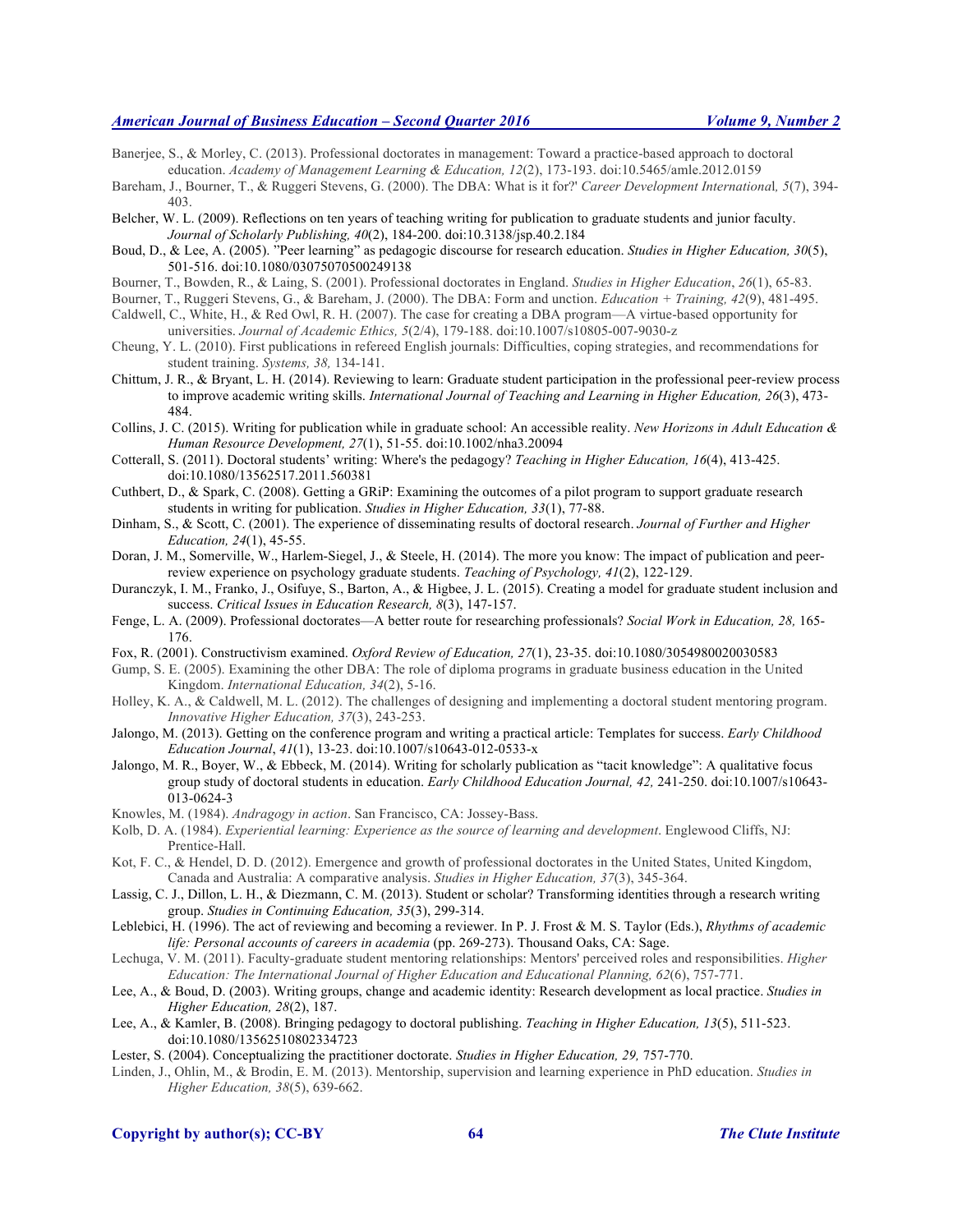- Lockhart, J. C., & Stablein, R. E. (2002). Spanning the academy–Practice divide with doctoral education in business. *Higher Education Research & Development, 21*(2), 191-202. doi:10.1080/07294360220144105
- Lovejoy, T. I., Revenson, T. A., & France, C. R. (2011). Reviewing manuscripts for peer-review journals: A primer for novice and seasoned reviewers. *Annals of Behavioral Medicine, 42*(1), 1-13. doi:10.1007/s12160-011-9269-x
- Lovitts, B. E. (2008). The transition to independent research: Who makes it, who doesn't, and why. *Journal of Higher Education, 79,* 296-325.
- Maher, D., Seaton, L., McMullen, C., Fitzgerald, T., Otsuji, E., & Lee, A. (2008). "Becoming and being writers": The experiences of doctoral students in writing groups. *Studies in Continuing Education, 30*(3), 263-275. doi:10.1080/01580370802439870
- Maher, M. A., Timmerman, B. C., Feldon, D. F., & Strickland, D. (2013). Factors affecting the occurrence of faculty-doctoral student coauthorship. *Journal of Higher Education, 84*(1), 121-143.
- Mandell, D., Shalan, H., Stalker, C., & Caragata, L. (2015). Writing for publication: Assessment of a course for social work doctoral students. *Journal of Teaching in Social Work, 35*(1-2), 197-212.
- McCutchen, C. (1991). Peer review: Treacherous servant, disastrous master. *Technology Review, 94*(7), 28-38.
- Moak, S. C., & Walker, J. T. (2014). How to be a successful mentor. *Journal of Contemporary Criminal Justice, 30*(4), 427-442. doi:10.1177/1043986214541608
- Mizzi, R. C. (2014). Writing realities: An exploration of drawbacks and benefits of publishing while enrolled in a doctoral program. *New Horizons in Adult Education & Human Resource Development, 26*(2), 54-59.
- Nolan, R., & Rocco, T. (2009). Teaching graduate students in the social sciences writing for publication. *International Journal of Teaching and Learning in Higher Education, 20*(2), 267-273.
- Plakhotnik, M. S., & Rocco, T. S. (2012). Implementing writing support circles with adult learners in a nonformal education setting: Priority, practice, and process. *Adult Learning, 23*(2), 76-81. doi:10.1177/1045159512443507
- Romanelli, E. (1996). Becoming a reviewer: Lessons somewhat painfully learned. In P. J. Frost & M. S. Taylor (Eds.), *Rhythms of academic life: Personal accounts of careers in academia* (pp. 263-267). Thousand Oaks, CA: Sage.
- Schwab, D. P. (1985). Reviewing empirically based manuscripts: Perspectives on process. Perspective on publishing. In L. L. Cummings & P. J. Frost (Eds.), *Publishing in the organizational sciences* (pp. 171-181). Homewood, IL: Richard D. Irwin.
- Singh, R. J. (2012). Promoting writing for research: The "writing retreat" model. *South African Journal of Higher Education, 26*(1), 66-76.